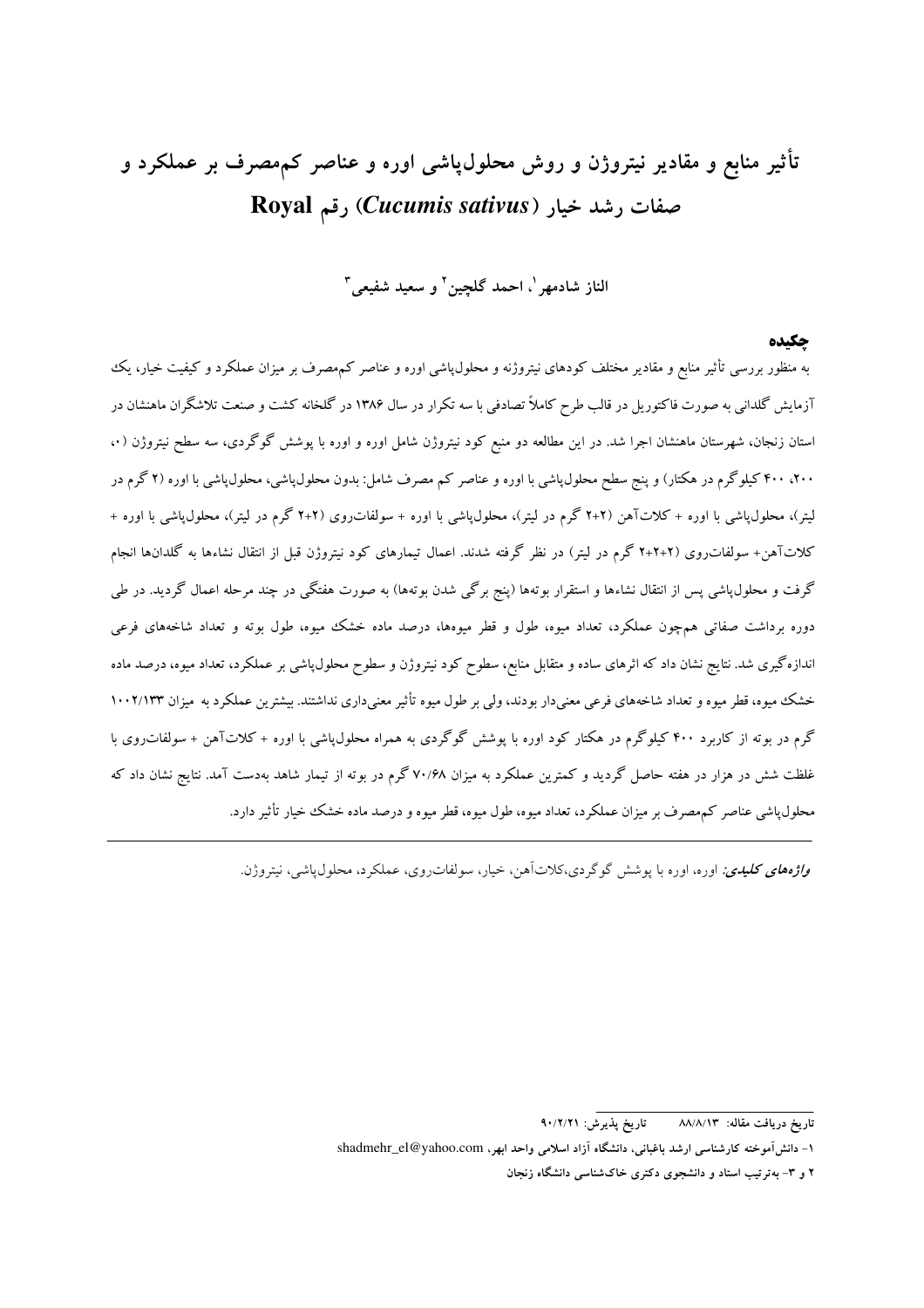#### مقدمه

خیار با نام علمی Cucumis sativus متعــلق به خــانواده کدوئیـــان Cucurbitaceae میباشد که یکی از مهمترین خانوادههای گیاهی است (Shokoheyan et al., 2007). ایران با سطح کاشت ۷٤۷۰۳ هکتار خیار در فضای باز و تولید ۲۲/۹ تن در هکتار و کشت ۲۵۰۰ هکتار در گلخانه با تولید ۱۵۰ تن در هکتار جایگاه خاصی در بین تولیدکنندگان در سطح بين المللي دارد (Anonymous, 2005). با افزايش رشد جمعیت در جهان، نیاز مردم به میوهها و به خصوص سبزیها روز به روز افزایش می،یابد. میوه و سبزی، بخش مهمی از رژیم غذایی انسان را تشکیل می دهد و خوردن آن تضمین کننده سلامت اوست (Shokoheyan et al., 2001).

به دلیل این که قسمت اعظم خاکهای ایران آهکی است، تولید محصول زیاد در این خاکها به دلیل pH بالا، کمبود عناصر کم مصرف و مواد آلمی همواره با مشکلاتی مواجه است. در این خاکها به علت وجود pH قلیایی و غلظت بالای یون كلسيم، بعضي از عناصر غذايي كه قابليت جذب آنها توسط pH کنترل می شود به صورت ترکیبهای نامحلول و غیر قابل استفاده برای گیاه در می آیند. از طرفی در خاکهای آهکی مقدار زیادی یون بی کربنات تولید می شود که این یون ضمن افزايش pH خاك، باعث كاهش قابليت جذب عناصر كمهصرف به خصوص أهن شده و همچنين پس از جذب، با افزایش pH بافتهای گیاهی، متابولیسم آن را کاهش میدهد (Hejazi and Kafashi sedghi, 2000). بنابراين هنگامى كه جذب مواد غذایی از راه ریشه محدود میگردد، میتوان محلول،پاشی برگی انجام داد. مقادیر عناصر کم مصرفی که برای رفع کمبودها مصرف میشود بسیار کم و غلظت محلول به کار رفته نيز نسبتاً اندك مى باشد. بنابراين به نظر مى رسد كه محلول،پاشی برگی با این عناصر غذایی معمولاً کارایی بیشتری از مصرف خاکی آنها دارد. اردال و کپنک ( Erdal and Kepenek, 2004)، در مطالعهای بر روی توتفرنگی از دو منبع كود آهن (سولفات آهن و كلات آهن Fe-EDTA) براي محلول،پاشی در مراحل مختلف رشد (قبل از گل(دهی، اوایل گل دهی، طول دوره گل دهی) استفاده نمودند و به این نتیجه رسیدند که با افزایش تکرار محلولپاشی از هر دو منبع کود آهن، غلظت آهن در برگ نسبت به شاهد افزایش می یابد تولی و گولمزاوغلو (Tolay and Gulmezoglu, 2004)، با

مطالعهای بر روی نخود نشان دادند که محلولپاشی روی و منگنز باعث افزایش عملکرد دانه نخود میشود.

مصرف کودهای نیتروژنه با حلالیت کم در خاک باعث کاهش ابشویی نیترات و در نتیجه کاهش ورود آن به آبهای زیرزمینی، صرفهجویی در مصرف کود و افزایش عملکرد میگردد (Malakoti and Homaei, 1994). یکی از رامهای موثر در کاهش آبشویی نیتروژن از خاک استفاده از کودهای نیتروژنه کندرها، نظیر اوره با پوشش گوگردی میباشد (Malakoti, 1996). رائون و همكاران (Raun et al., 1989). در آزمایش روی دو رقم ذرت هیبرید، مشاهده کردند که کود اوره با پوشش گوگردی در مقایسه با نیترات آمونیوم باعث افزایش عملکرد گردید ولی این افزایش عملکرد بستگی به چگونگی مصرف کود نیز داشت، آنها مصرف کود به صورت نواری را توصیه کردند. لوکاسیکو و فیسکل ( Locasico and Fiskell, 1978)، در بررسی تأثیر اوره با پوشش گوگردی و اوره معمولی بر عملکرد هندوانه در اکثر محلهای مورد مطالعه نشان دادند که اوره با پوشش گوگردی موثرتر از اوره معمولی است. در تحقیق آنها بالاترین عملکرد با مصرف ۱٤٠ کیلوگرم نيتروژن خالص در هکتار به دست آمد. بايبوردي و ملکوتي، در تحقیقات خود بر روی پیاز نشان دادند که مصرف اوره با پوشش گوگردی و نیتراتآمونیوم همراه با گوگرد در افزایش عملکرد سوخ` پیاز نسبت به هم تفاوت معنیداری ندارند در حالی که اوره با پوشش گوگردی در مقایسه با اوره معمولی باعث افزایش معنی دار عملکرد سوخ پیاز گردید (1998 and ,Baybordi Malakoti). لذا انتخاب صحيح منبع كود نيتروژنه، تنظيم مقدار مصرف و كاربرد بهينه آن و همچنين رفع کمبود عناصر کمهصرف در خاکهای آهکی میتواند به افزایش عملکرد در این خاکها منجرگردد. به همین دلیل در این تحقیق تأثير منبع و مقدار كود نيتروژنه و همچنين محلولپاشي عناصر كمهصرف بر عملكرد خيار و كيفيت أن مورد مطالعه قرار گرفته است.

## مواد و روشها

به منظور مطالعه و بررسی تأثیر منبع و مقدار نیتروژن و محلولپاشی اوره و عناصر کمهصرف بر عملکرد و کیفیت

 $\frac{1}{2}$ . Bulb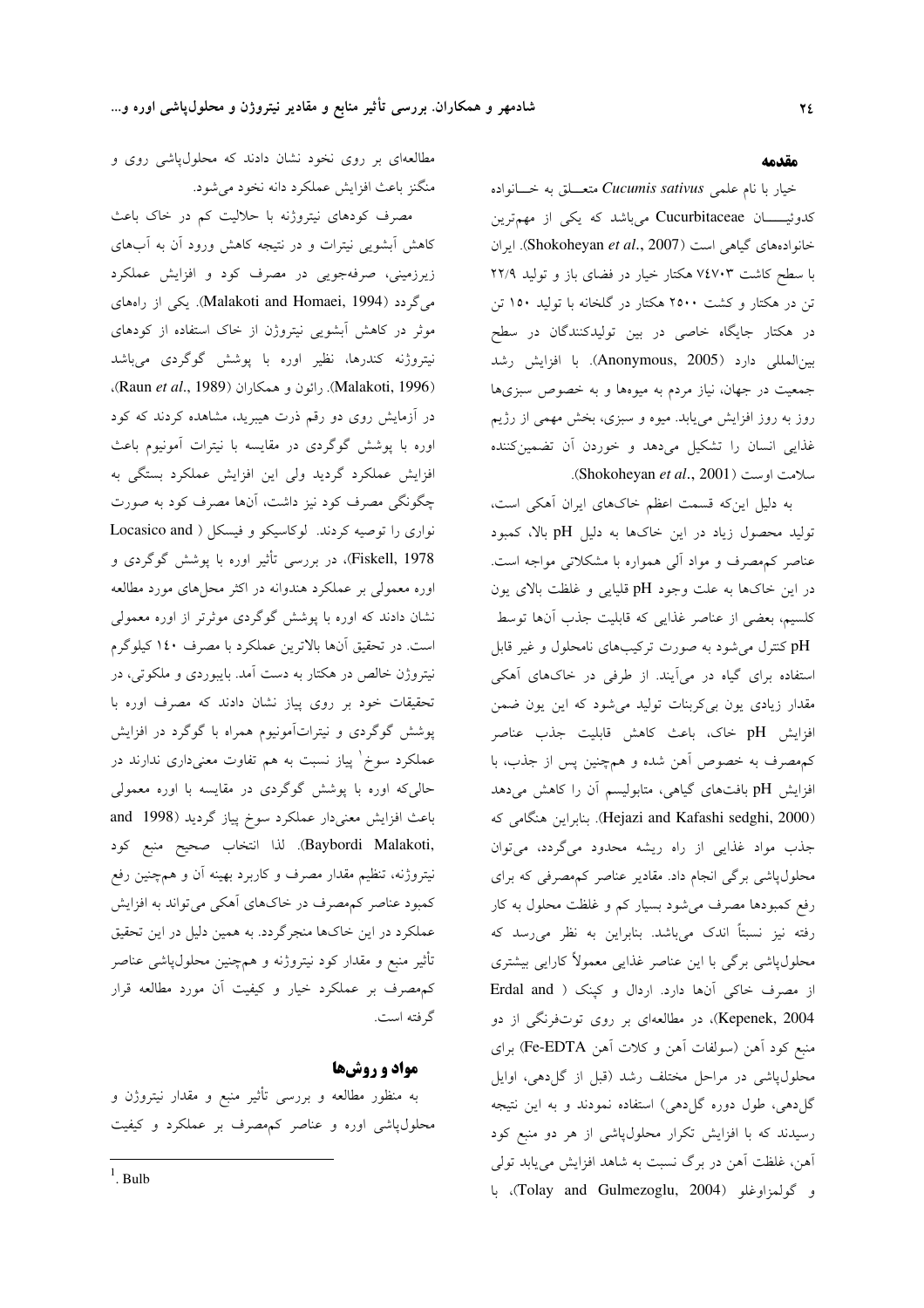خیار، آزمایشی در طی سال زراعی ۱۳۸٦ در گلخانه واحد کشت و صنعت تلاشگران ماهنشان در استان زنجان، شهرستان ماهنشان به مرحله اجرا درآمد. این مکان دارای طول جغرافیایی ٤٧ درجه و ٤٤ دقيقه شرقى و عرض جغرافيايى ٣٦ درجه و ٤٠ دقيقه شمالي مي باشد. با توجه به هدف پژوهشي، نوع آزمایش و فاکتورهای مورد بررسی، از یک آزمایش فاکتوریل در قالب طرح کاملاً تصادفی با سه تکرار برای اجرای آزمایش استفاده گردید. در این مطالعه دو منبع کود نیتروژن شامل اوره و اوره با پوشش گوگردی، سه سطح نیتروژن (۰، ۲۰۰، ٤٠٠ کیلوگرم در هکتار) و پنج سطح محلول،پاشی با عناصر كم مصرف شامل: بدون محلول پاشي، محلول پاشي با اوره (٢ گرم در لیتر)، محلول،پاشی با اوره + کلاتآهن (۲+۲ گرم در لیتر)، محلولپاشی با اوره + سولفات روی (۲+۲ گرم در لیتر)، محلول،پاشی با اوره + کلات آهن+ سولفات روی (۲+۲+۲گرم در لیتر) در نظر گرفته شدند. اعمال تیمارهای کودی نیتروژنه قبل از انتقال نشاءها به گلدانها انجام گرفت و محلول،پاشی عناصر پس از انتقال نشاءها و استقرار بوتهها (پنج برگی شدن بوتهها) به صورت هفتگی در چند مرحله اعمال گردیدند. در طی دوره برداشت صفاتی همچون عملکرد، تعداد میوه، طول و قطر میوهها، درصد ماده خشک میوه، طول بوته و تعداد شاخههای فرعی اندازهگیری شدند. آب مورد استفاده برای آبیاری از منبع چاه عمیق بود، که نتیجه تجزیه شیمیایی آن در جدول-۱ نشان داده شده است. از خاک محل آزمایش، از عمق ۳۰-۰ سانتی متری یک نمونه مرکب تهیه و پس از گذراندن آن از الک دو میلیمتری در آزمایشگاه تجزیه گردید (جدول۲). با توجه به نتیجه اَزمون خاک، مقدار ۱۵۰ کیلوگرم در هکتار کود سوپرفسفاتتریپل به خاک گلدانها در زمان کاشت اضافه گردید. با توجه به طرح آزمایشی به کار رفته تعداد کل گلدانهای آزمایشی ۹۰ عدد بود که در سه تکرار قرار داشتند. هر تکرار دارای ۳۰ عدد گلدان و هر گلدان محتوی چهار کیلوگرم خاک بود. ابتدا بذور خیار، رقم رویال'، در داخل لیوانهای یکبار مصرف کشت گردیدند و پس از سبز شدن آنها، بوتهها در مرحله سه برگی کامل، به گلدانهای اصلی منتقل شدند. تعداد سه بوته در هر گلدان نشاء گردید و پس از استقرار بوتهها تعداد آنها به دو بوته در هر گلدان کاهش داده

شد. گلدانها در گلخانه روی ردیفهای کشت به صورتی قرار داده شدند که فاصله آنها از یکدیگر روی ردیف کاشت ٤٠ سانتی متری باشد و فاصله ردیفها از یکدیگر حدود ۱۲۰ سانتی متری باشد تا تراکم ٤٠٠٠٠ بوته در هکتار (با توجه به کشت دو ردیفی) به دست آید. آبیاریهای نخستین تا استقرار بوتهها هر روز یکبار و پس از آن تا انتهای دوره رشد هر دو روز یکبار به صورت یکسان و به صورت دستی برای کلیه واحدهای آزمایشی صورت گرفت. برداشت محصول بعد از ٤٥ روز شروع شد و به فاصله هر سه تا چهار روز یکبار به مدت یک ماه ادامه یافت. برای هر میوه برداشت شده، وزن میوه با ترازویی با دقت ۰/۰۱ گرم اندازهگیری شد و میانگین عملکرد هر واحد أزمایشی به صورت میانگین عملکرد یک بوته ثبت گردید. طول و قطر میوهها به وسیله کولیس اندازهگیری شد و میانگین طول و قطر میوهها به عنوان ملاک کلی این صفات در نظر گرفته شدند. تجزیه واریانس دادهها بهوسیله نرمافزار رایانهای MSTATC مورد تجزیه و تحلیل آماری قرار گرفته و مقایسه میانگینها در سطح آماری یک و پنج درصد به وسیله آزمون چند دامنهای دانکن انجام پذیرفت.

#### نتايج و بحث

نتايج حاصل از تجزيه واريانس دادهها نشان داد كه اثر منابع کود نیتروژنه بر میزان عملکرد، تعداد میوه، طول میوه، قطر میوه، درصد ماده خشک میوه، طول بوته و تعداد شاخههای فرعی در سطح یک درصد معنی<mark>دار بود (جدول۳) و</mark> مقایسه میانگینها بیشترین میزان این صفات را از منبع کود اوره با يوشش گوگردي نشان داد (جدول ٤).

نتایج بهدست آمده نشان داد که اثر سطوح نیتروژن بر میزان عملکرد، تعداد میوه، طول میوه، قطر میوه، درصد ماده خشک میوه، طول بوته و تعداد شاخههای فرعی در سطح احتمال یک درصد معنیدار بود (جدول۳) و بیشترین میزان این صفات با توجه به مقایسه میانگینها از سطح کودی ٤٠٠ کیلوگرم نیتروژن در هکتار بهدست آمد و کمترین مقدار مربوط به تیمار شاهد بود (جدول٥).

نتایج نشان داد که اثر سطوح محلولپاشی بر میزان عملکرد، تعداد میوه، طول میوه، قطر میوه، درصد ماده خشک میوه، طول بوته و تعداد شاخههای فرعی در سطح احتمال یک درصد معنیدار بود (جدول۳) و مقایسات میانگین بیشترین

 $<sup>1</sup>$ . Royal</sup>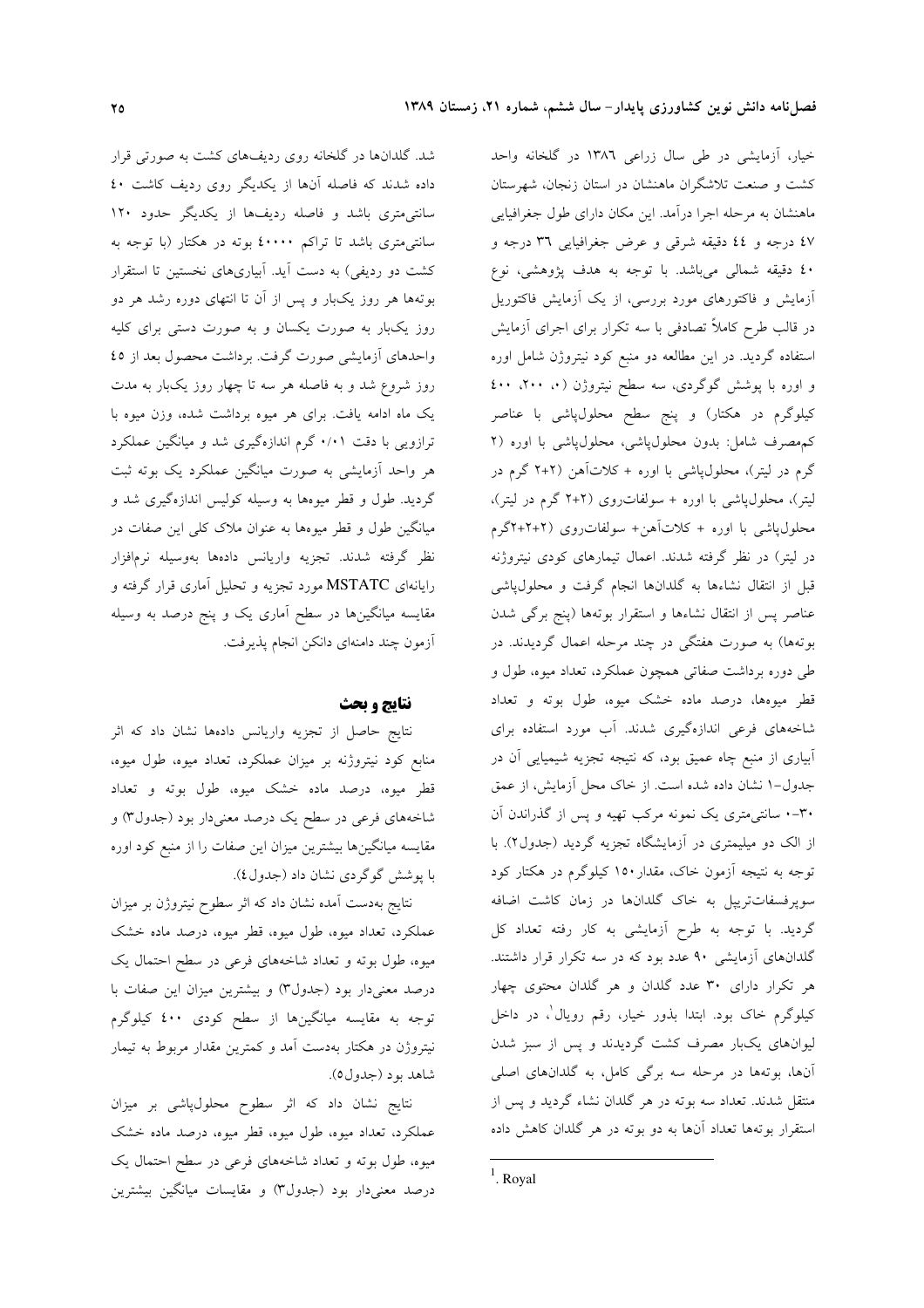میزان این صفات را از محلولپاشی نیتروژن+ آهن+ روی با غلظت شش در هزار در هفته و کمترین مقدار را از تیمار شاهد نشان داد (جدول٦).

نتايج نشان داد كه اثر متقابل منابع و سطوح نيتروژن بر میزان عملکرد، تعداد میوه، طول میوه، قطر میوه، درصد ماده خشک میوه، طول بوته و تعداد شاخههای فرعی در سطح احتمال یک درصد معنیدار بود (جدول۳) و بیشترین میزان این صفات با توجه به مقایسات میانگین از کاربرد ٤٠٠ کیلوگرم نیتروژن در هکتار از منبع کود اوره با پوشش گوگردی بهدست أمد (جدول۷).

همچنین اثر متقابل منابع نیتروژن و سطوح محلول پاشی بر میزان عملکرد، تعداد میوه، طول میوه، قطر میوه، درصد ماده خشک میوه و تعداد شاخههای فرعی در سطح یک درصد معنیدار بود ولی بر طول بوته تأثیر معنیداری نداشت (جدول۳). مقایسات میانگین بیشترین میزان این صفات را از منبع کود اوره با پوشش گوگردی و محلول،پاشی نیتروژن+ آهن+ روى با غلظت شش در هزار در هفته نشان داد (جدول٨).

نتايج نشان داد كه اثر متقابل سطوح نيتروژن و سطوح محلولپاشی بر میزان عملکرد، تعداد میوه، طول میوه، قطر میوه، درصد ماده خشک میوه، طول بوته و تعداد شاخههای فرعی در سطح احتمال یک درصد معنیدار بود (جدول۳) بیشترین میزان این صفات با کاربرد ٤٠٠ کیلوگرم نیتروژن در هکتار و محلولپاشی نیتروژن+ آهن+ روی با غلظت شش در هزار در هفته حاصل شد (جدول۹).

نتايج نشان داد كه اثر متقابل منابع و سطوح نيتروژن و سطوح محلولپاشی بر میزان عملکرد، تعداد میوه، قطر میوه، درصد ماده خشک میوه و تعداد شاخههای فرعی در سطح احتمال یک درصد معنیدار بود ولی تأثیر معنیداری بر طول میوه و طول بوته نداشت (جدول۳) و بیشترین میزان این صفات از کاربرد ٤٠٠ کیلوگرم نیتروژن در هکتار از منبع کود اوره با پوشش گوگردی و محلول پاشی نیتروژن+ آهن+ روی با غلظت شش در هزار در هفته بهدست آمد (جدول ۱۰)

از جمله نقشهای مهم نیتروژن می توان به مواردی مانند افزایش طول عمر تخمک، افزایش سطح برگ، درشتی میوه و تأمین مواد قندی برای جوانههای تازه اشاره کرد ( ,Shafiei  $. (2005)$ 

نیتروژن در ساخته شدن پروتئین آنزیمها نقش دارد. پروتئینهای آنزیم در تشکیل سلولهای مریستمی و تقسیم سلولی دخالت دارد (Salardini and Mojtahedi, 1988). بنابراین هر چه میزان نیتروژن در گیاه بیشتر باشد، مقدار بیشتری پروتئین تولید میشود. در نتیجه برگها بزرگتر شده و کربنگیری افزایش می،یابد و ساخت مواد هیدروکربنه بیشتر می شود (Salardini, 1995). افزایش تقسیم سلولی و همچنین تأثیر نیتروژن در بزرگ شدن اندازه سلولها و افزایش کربن گیری باعث افزایش طول میوه، قطر میوه، درصد ماده خشک میوه و تعداد شاخههای فرعی میگردد. نتایج بهدست آمده در این تحقیق همسو با نتایج ترونگ فو و همکاران (Trongphu, 1996) می باشد.

کودهای نیتروژنه کندرها نظیر اوره با پوشش گوگردی باعث کاهش آبشویی نیتروژن در طول فصل رشد گیاه می شود و باعث می شود که کود نیتروژن با کارایی بیشتری مورد استفاده قرار گیرد (Malakoti *et al.*, 2004). ریان و هرينگتن (Ryan and Harington, 1986)، گزارش كردند كه کودهای نیتروژنه خصوصاً اوره با یوشش گوگردی باعث افزایش کارایی استفاده از کود نیتروژن از طریق کاهش شستشو و تصعید به صورت بخار میگردد. نتایج بهدست آمده در این تحقيق همسو با نتايج لوكاسيكو و فيسكل (Fiskell, 1978 Locasico and) می باشد.

در اثر مصرف آهن توليد كلروفيل و فتوسنتز و رشد رویشی در گیاه افزایش می یابد (Whiting, 2007) این افزایش باعث می شود سطح کربن گیری گیاه افزایش پیدا کند، در نتیجه ميزان مواد غذايي ساخته شده افزايش مي يابد ( Shafiei, 2005). آهن همچنین باعث افزایش گل آغازی در گیاه می گردد (Malakoti and Homaei, 1994)، که به تبع آن عملکرد، تعداد میوه، طول و قطر میوه، طول بوته و تعداد شاخههای فرعی نیز افزایش مییابد. نتایج بهدست آمده در این تحقیق همسو با نتایج اردال و کپنک ( Erdal and Kepenek, 2004) می باشد.

ساخته شدن ماده رشدی ایندول|ستیک|سید<sup>۲</sup> در گیاه، به طور غیر مستقیم تحت تأثیر روی قرار دارد. زیرا روی عنصر

 $<sup>1</sup>$ . Flower initiation</sup>

 $2$ . Indol acetic acid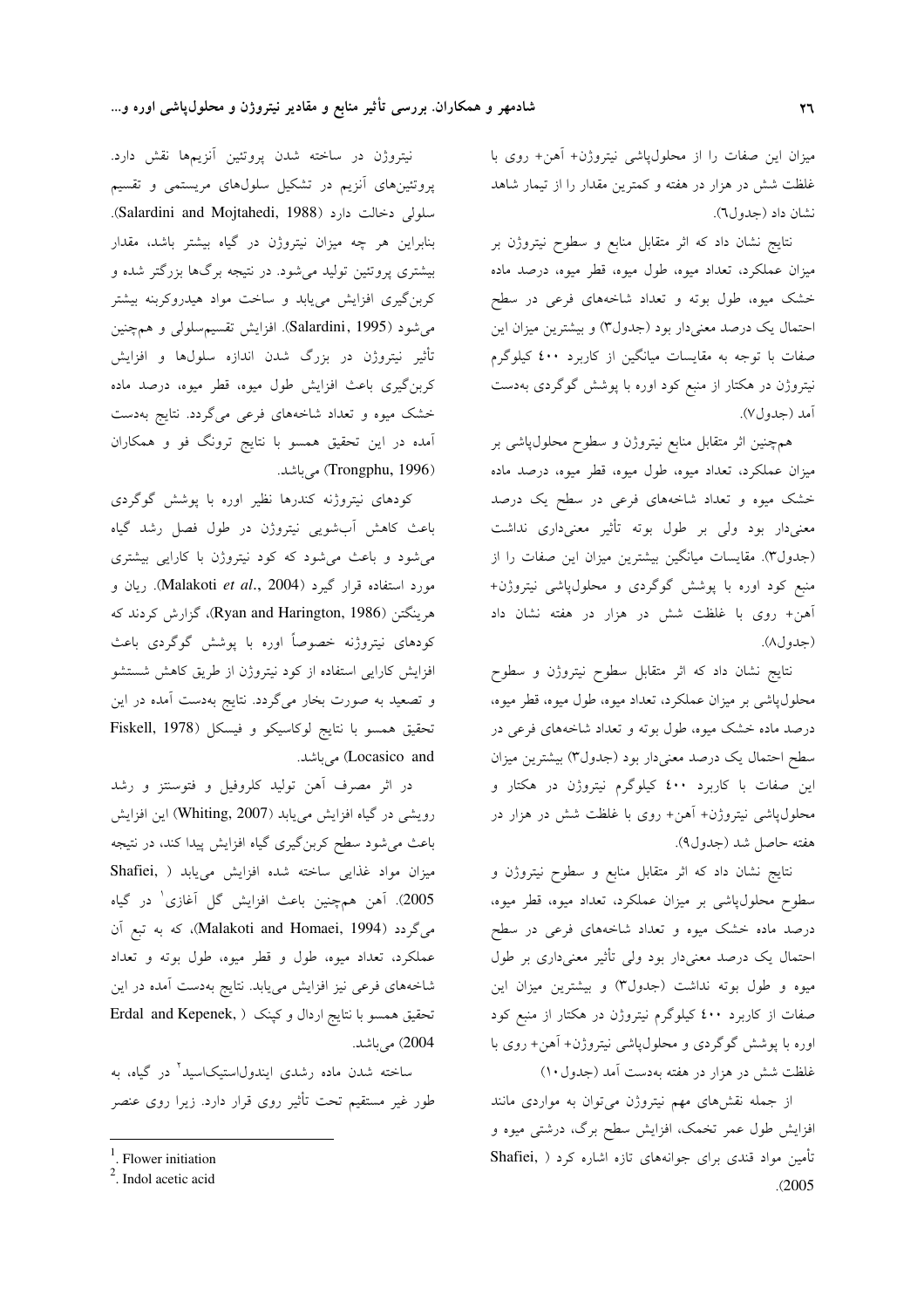ضروری برای ساخته شدن اسید آمینه تریپتوفان میباشد. همچنین اسید آمینه تریپتوفان پیش ماده برای ساخته شدن ايندول استيك اسيد است (Salardini and Mojtahedi, 1988). ایندولاستیکاسید در بافتهای فعالی مانند مریستمهای ساقه و برگهای جوان تولید میگردد.اکسین باعث طویل شدن  $\text{Hejazi}$  and Kafshi sedghi,  $\lambda$  اسلول های ساقه  $\lambda$ ردد 2000). با طویل شدن سلولهای ساقه، طول بوته نیز افزایش می یابد. هم چنین در اثر مصرف روی میزان فتوسنتز افزایش می یابد زیرا روی سازنده آنزیمهای درگیر در فتوسنتز میباشد و رشد رویشی در گیاه افزایش یافته و این افزایش باعث میشود سطح کربن گیری گیاه افزایش پیدا کند، در نتیجه میزان

مواد غذایی ساخته شده، افزایش مییابد و موجب افزایش عملکرد و درصد ماده خشک گیاه میگردد ( Kholdbarin and Eslamzadeh, 2005). نتايج حاصله با نتايج تولى و گولمزاوغلو، همسویی دارد ( ,Tolay and Gulmezoglu  $. (2004)$ 

### سیاسگزاری

بدین وسیله از همکاریهای مدیر عامل محترم شرکت کشت و صنعت تلاشگران ماهنشان جناب آقای سیدابولفضل موسوی و گلخانهدار محترم جناب آقای سیداصغر موسوی به دلیل قرار دادن امکانات جهت اجرای این آزمایش و همکاری جناب آقای سیدعلیرضا موسوی تشکر و قدردانی می نمایم.

جدول ۱- تجزیه شیمیایی اب محل اجرای ازمایش

Table 1. Chemical analysis of water used in the experiment

| $Ca^{++}$ | $Mg^{++}$ | $Na+$     | $SO_4^{2-}$ | HCO <sub>3</sub> |      | pH   | ECe                |
|-----------|-----------|-----------|-------------|------------------|------|------|--------------------|
|           |           | Meq $L^1$ | Meq $L^1$   |                  |      |      | ds. m <sup>1</sup> |
| 8.80      | 5.60      | 4.91      | 3.83        | 5.20             | 3.75 | 7.48 | 0.341              |

جدول ۲- خصوصیات خاک محل اجرای ازمایش

Table 2. Soil characteristic of the soil experimental ground

| Soil<br>texture |    |    |                                |                           |  |  |                | Sand Silt Clay T.N.V N OC pH Fe K P Zn |  | Electrical Depth<br>conductivity (cm)<br>$ds \, m^2$ |          |
|-----------------|----|----|--------------------------------|---------------------------|--|--|----------------|----------------------------------------|--|------------------------------------------------------|----------|
|                 |    |    | $\left( \frac{\%}{\%} \right)$ |                           |  |  | $(mg kg^{-1})$ |                                        |  |                                                      |          |
|                 | 34 | 39 | 27                             | 12.10 0.09 0.38 1.01 1.29 |  |  | 308            |                                        |  | 7.20 7.32 2.50                                       | $0 - 30$ |

 $<sup>1</sup>$ . Cell elongation</sup>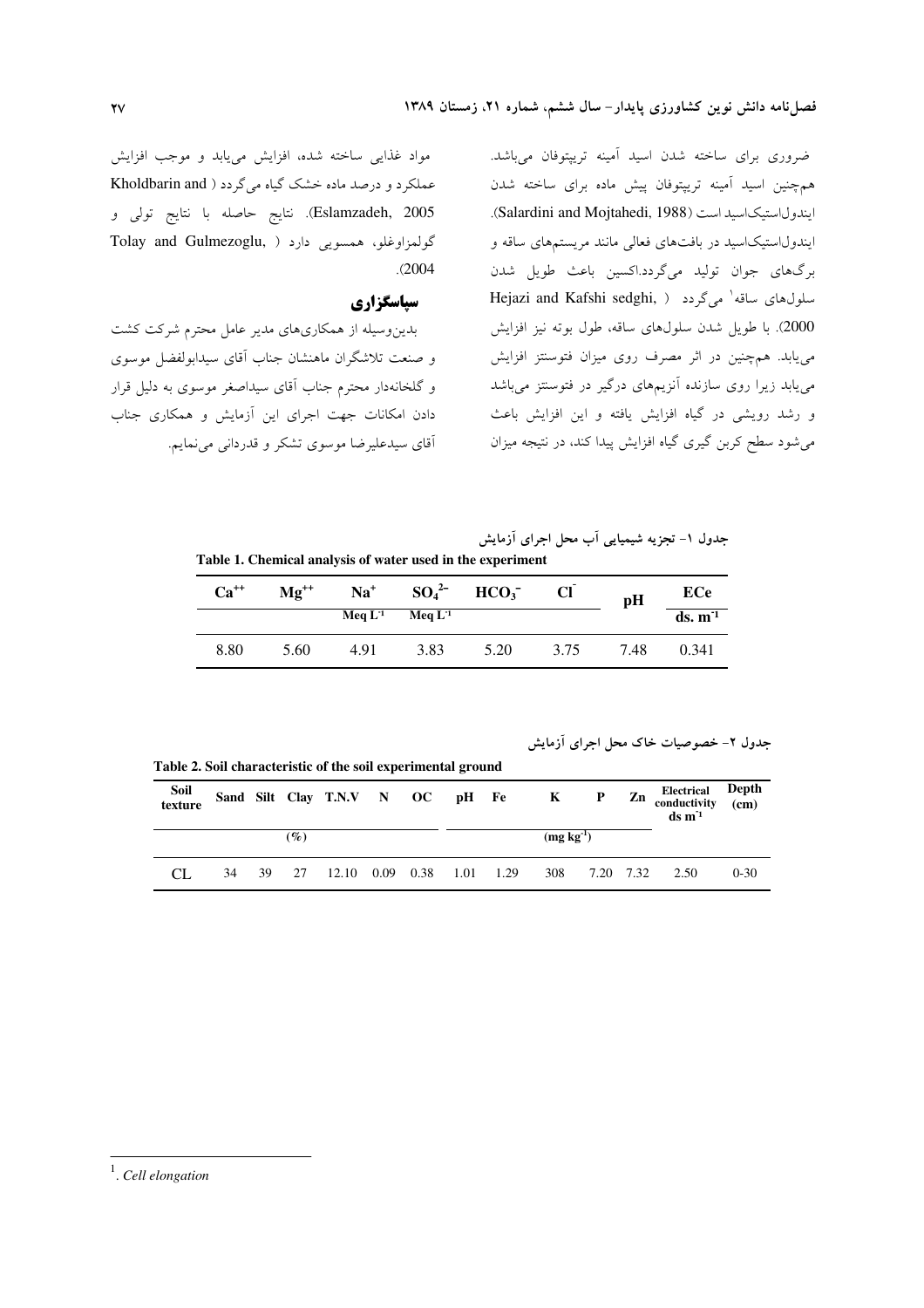|                                                                                                   |                       |                 |                                  | ميانگين مربعات                 |                               |                                               |                                    |                                                 |
|---------------------------------------------------------------------------------------------------|-----------------------|-----------------|----------------------------------|--------------------------------|-------------------------------|-----------------------------------------------|------------------------------------|-------------------------------------------------|
|                                                                                                   |                       |                 |                                  | M.S.                           |                               |                                               |                                    |                                                 |
| منبع تغييرات<br><b>S.O.V.</b>                                                                     | درجه<br>آزادی<br>D.F. | عملكرد<br>Yield | تعداد<br>ميوه<br>Fruit<br>number | طول<br>ميوه<br>Fruit<br>Length | قطر میوه<br>Fruit<br>diameter | ماده<br>خشک میوه<br>Dry<br>matter<br>of Fruit | طول بوته<br><b>Plant</b><br>length | تعداد شاخه<br>فرعى<br><b>Branches</b><br>number |
| فاكتورA (اثر<br>اصلى<br>منابع کودی)<br>factor A<br>(Main effect of<br>fertilizer source)          | 1                     | 554419.41**     | $45.51***$                       | $7.99***$                      | $0.86$ $^{\ast\ast}$          | $6.01***$                                     | 40874.79**                         | $166.73**$                                      |
| فاكتور $\, {\bf B} \,$ (اثر اصلبی<br>سطوح کودي)<br>factor B<br>(Main effect<br>fertilizer levels) | 2                     | 507694.48**     | $54.71***$                       | $37.76**$                      | $2.54***$                     | $8.14***$                                     | 59472.91**                         | 220.47**                                        |
| $A \times B$                                                                                      | 2                     | 160980.89**     | $12.57**$                        | $2.25***$                      | $0.29***$                     | $1.68***$                                     | $10427.32***$                      | $40.87***$                                      |
| فاكتورC (اثر اصلى<br>سطوح محلول پاشی)<br>factor C<br>(Main effect)<br>sprays levels)<br>A×C       | $\overline{4}$        | 158221.13**     | $16.62**$                        | $9.82***$                      | $0.33***$                     | $1.47**$                                      | 1729.83**                          | $22.85***$                                      |
|                                                                                                   | 4                     | 51182.83 **     | $1.26***$                        | $0.55***$                      | $0.04***$                     | $0.30**$                                      | $29.25$ <sup>ns</sup>              | $0.61**$                                        |
| $B+C$                                                                                             | $\,8\,$               | 32723.60**      | $0.96**$                         | $1.23***$                      | $0.00**$                      | $0.07**$                                      | 68.66**                            | $0.75***$                                       |
| $A \times B \times C$                                                                             | 8                     | 22145.23**      | $0.91***$                        | $0.15$ <sup>ns</sup>           | $0.00^{\ast\ast}$             | $0.16**$                                      | 20.20 <sup>ns</sup>                | $0.26^{\ast\ast}$                               |
| خطاي أزمايش<br>Error                                                                              | 60                    | 53092           | 0.10                             | 0.08                           | 0.00                          | 0.01                                          | 19.26                              | 0.03                                            |
| ضريب تغييرات<br>C.V. (%)                                                                          |                       | 2.87            | 7.45                             | 2.24                           | 1.61                          | 2.60                                          | 3.89                               | 2.96                                            |

جدول۳– تجزیه واریانس عملکرد و صفات رشد در خیار Table 3. Analysis of variance for yield and growth characteristics of cucumber

ns و \*\* به ترتیب غیر معنیدار و معنیدار در سطح احتمال ۱٪

ns, $**$ : non significant and Significant at %1 level of probability, respectively

جدول٤- مقایسه میانگین اثر اصلی منابع کودی بر عملکرد و صفات رشد در خیار

| Table 4. Mean comparison of the effect of main fertilizer sources on yield and growth indices of cucumber |  |
|-----------------------------------------------------------------------------------------------------------|--|
|-----------------------------------------------------------------------------------------------------------|--|

| تيمار<br><b>Treatment</b> | عملکر د<br>در بوته<br>Yield<br>(g/plant) | تعداد ميوه<br>Fruit<br>number | طول ميوه<br>Fruit<br>length<br>(cm) | قطر میوه<br>Fruit<br>diameter<br>(cm) | ماده خشک<br>ميوه<br>Dry<br>matter of<br>fruit $(\% )$ | طول بو ته<br><b>Plant</b><br>length<br>(cm) | تعداد شاخه<br>فرعى<br><b>Branches</b><br>number |
|---------------------------|------------------------------------------|-------------------------------|-------------------------------------|---------------------------------------|-------------------------------------------------------|---------------------------------------------|-------------------------------------------------|
| Urea<br>اوره              | 176.97 <sup>b</sup>                      | $3.53^{b}$                    | 12.38 <sup>b</sup>                  | $2.35^{b}$                            | 3.91 <sup>b</sup>                                     | 91.62 <sup>b</sup>                          | 4.80 $^{\rm b}$                                 |
| اوره با پوشش گوگردی       | 333.95 $^{\rm a}$                        | 4.95 <sup>a</sup>             | 12.98 <sup>a</sup>                  | 2.55 <sup>a</sup>                     | 4.43 <sup>a</sup>                                     | 134.24 <sup>a</sup>                         | 7.52 <sup>a</sup>                               |

\*میانگینهای دارای حداقل یک حرف مشترک در هر ستون، فاقد اختلاف معنیدار در سطح احتمال یک درصد به روش آزمون دانکن میباشند

Means with at least one common word in each column, have no signification difference at %1 of probability level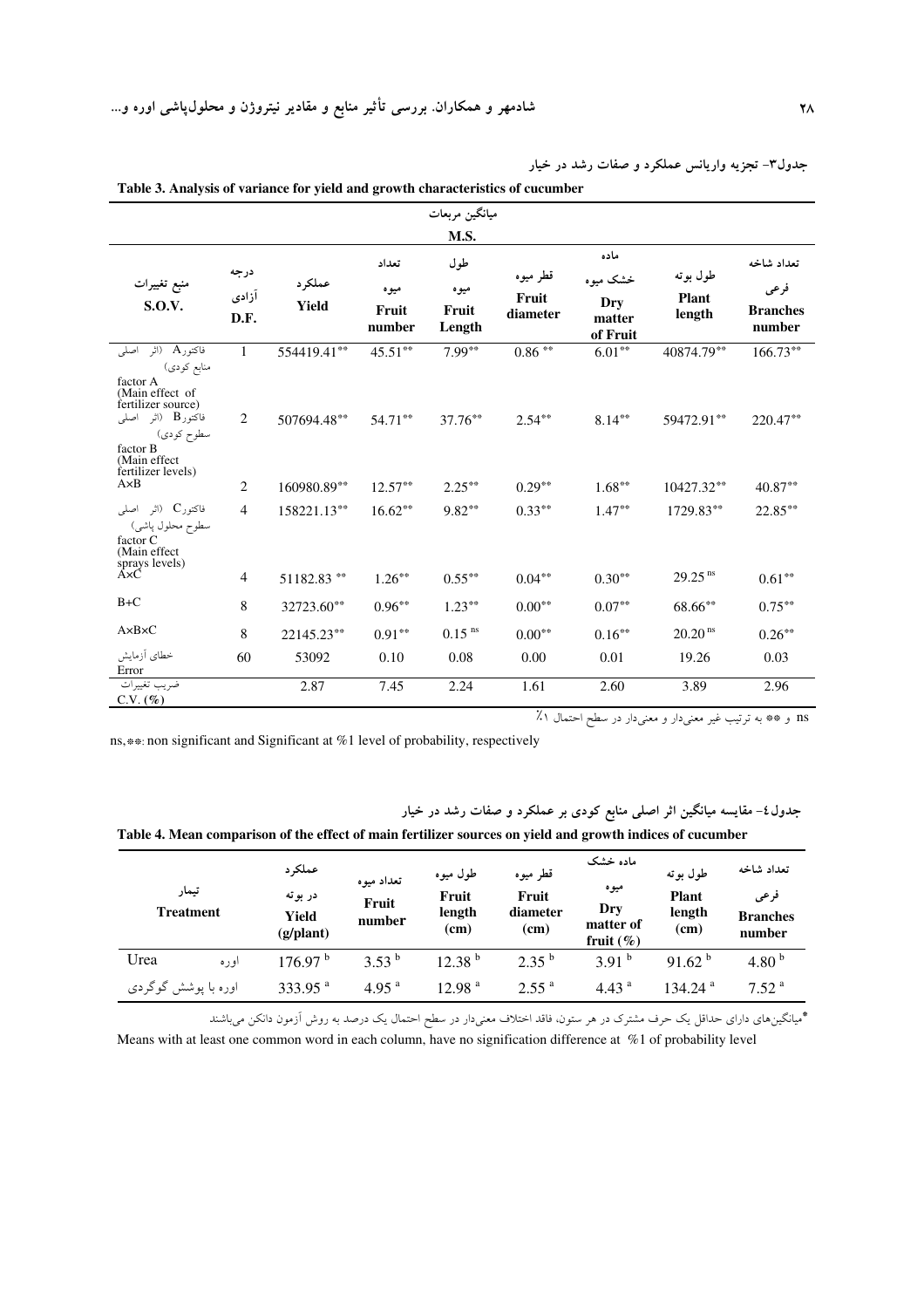| تيمار<br><b>Treatment</b>                                 | عملكرد<br>در بوته<br>Yield<br>(g/plant) | تعداد ميوه<br>Fruit<br>number | طول ميوه<br>Fruit<br>length (cm) | قطر ميوه<br>Fruit<br>diameter<br>(cm) | ماده خشک<br>میوه<br>Dry matter<br>of fruit $(\%)$ | طول بو ته<br><b>Plant</b><br>length (cm) | تعداد شاخه<br>فرعى<br><b>Branches</b><br>number |
|-----------------------------------------------------------|-----------------------------------------|-------------------------------|----------------------------------|---------------------------------------|---------------------------------------------------|------------------------------------------|-------------------------------------------------|
| شاهد                                                      | $111.50^{\circ}$                        | $2.73$ c                      | $11.40^{\circ}$                  | $2.12$ <sup>c</sup>                   | $3.57^{\circ}$                                    | $64.68$ <sup>c</sup>                     | 3.05 <sup>c</sup>                               |
| <b>Control</b><br>۲۰۰ کیلوگرم                             | $290.30^{b}$                            | 4.66 $^{\rm b}$               | $13.17^{b}$                      | $2.59^{b}$                            | 4.41 $^{b}$                                       | $121.70^{b}$                             | $7.41^{b}$                                      |
| نیتروژن در هکتار<br>$(200 \text{ kgN/ha})$<br>٤٠٠ كيلوگرم | 364.60 <sup>a</sup>                     | 5.33 $^{a}$                   | $13.47$ <sup>a</sup>             | $2.65$ <sup>a</sup>                   | 4.53 $^{a}$                                       | $152.40^{a}$                             | 8.01 <sup>a</sup>                               |
| نیتروژن در هکتار<br>$(400 \text{ kgN/ha})$                |                                         |                               |                                  |                                       |                                                   |                                          |                                                 |

جدول٥– مقایسه میانگین اثر اصلی سطوح کود نیتروژن بر عملکرد و صفات رشد در خیار

\*میانگینهای دارای حداقل یک حرف مشترک در هر ستون، فاقد اختلاف معنیدار در سطح یک درصد میباشند

Means with at least one common word in each column, have no signification difference at %1 probability level

جدول٦- مقایسه میانگین اثر اصلی سطوح محلول¢اشی بر عملکرد و صفات رشد در خیار

| Table 6. Means comparison of the effect of spray levels on yield and growth indices of cucumber |  |  |
|-------------------------------------------------------------------------------------------------|--|--|
|-------------------------------------------------------------------------------------------------|--|--|

| تيمار<br><b>Treatment</b> | عملکرد در بوته<br>Yield<br>(g/plant) | تعداد ميوه<br>Fruit<br>number | طول ميوه<br>Fruit<br>length<br>(cm) | قطر میوه<br>Fruit<br>diameter<br>(cm) | ماده خشک میوه<br>Dry matter<br>of fruit $(\%)$ | طول بو ته<br><b>Plant</b><br>length (cm) | تعداد شاخه فرعى<br><b>Branches</b><br>number |
|---------------------------|--------------------------------------|-------------------------------|-------------------------------------|---------------------------------------|------------------------------------------------|------------------------------------------|----------------------------------------------|
| شاهد Control              | 176.50 <sup>e</sup>                  | 3.33 $^{\circ}$               | $11.60^{\circ}$                     | $2.31$ <sup>d</sup>                   | 3.79 $^{\rm d}$                                | 99.89 $^{\circ}$                         | 4.77 $^{\circ}$                              |
| (N)<br>نيتروژن            | $186.50$ <sup>d</sup>                | $3.44$ <sup>c</sup>           | $12.31$ <sup>c</sup>                | $2.37$ $\degree$                      | 4.00 <sup>c</sup>                              | $107.50$ <sup>d</sup>                    | $5.38$ <sup>d</sup>                          |
| نيتروژن + آهن             | $261.80^{b}$                         | 4.44 $^{b}$                   | $13.07^{b}$                         | $2.47^{b}$                            | 4.31 $^{b}$                                    | $119.50^{b}$                             | $6.77^{b}$                                   |
| $(N + Fe)$                |                                      |                               |                                     |                                       |                                                |                                          |                                              |
| نيتروژن + روى             | $242.30$ <sup>c</sup>                | 4.27 $^{\rm b}$               | $12.94^{b}$                         | $2.44^{b}$                            | 4.21 $^{b}$                                    | $112.90^{\circ}$                         | $6.22$ <sup>c</sup>                          |
| $(N + Zn)$                |                                      |                               |                                     |                                       |                                                |                                          |                                              |
| نيتروژن + آهن             | $410.20$ <sup>a</sup>                | 5.72 $^{a}$                   | 13.50 <sup>a</sup>                  | 2.67 <sup>a</sup>                     | 4.54 $^{a}$                                    | 124.90 <sup>a</sup>                      | 7.63 $^{a}$                                  |
| + روی                     |                                      |                               |                                     |                                       |                                                |                                          |                                              |
| $(N + Fe + Zn)$           |                                      |                               |                                     |                                       |                                                |                                          |                                              |

\*میانگینهای دارای حداقل یک حرف مشترک در هر ستون، فاقد اختلاف معنیدار در سطح یک درصد میباشند

Means with at least one common word in each column, have no signification difference at %1 of probability level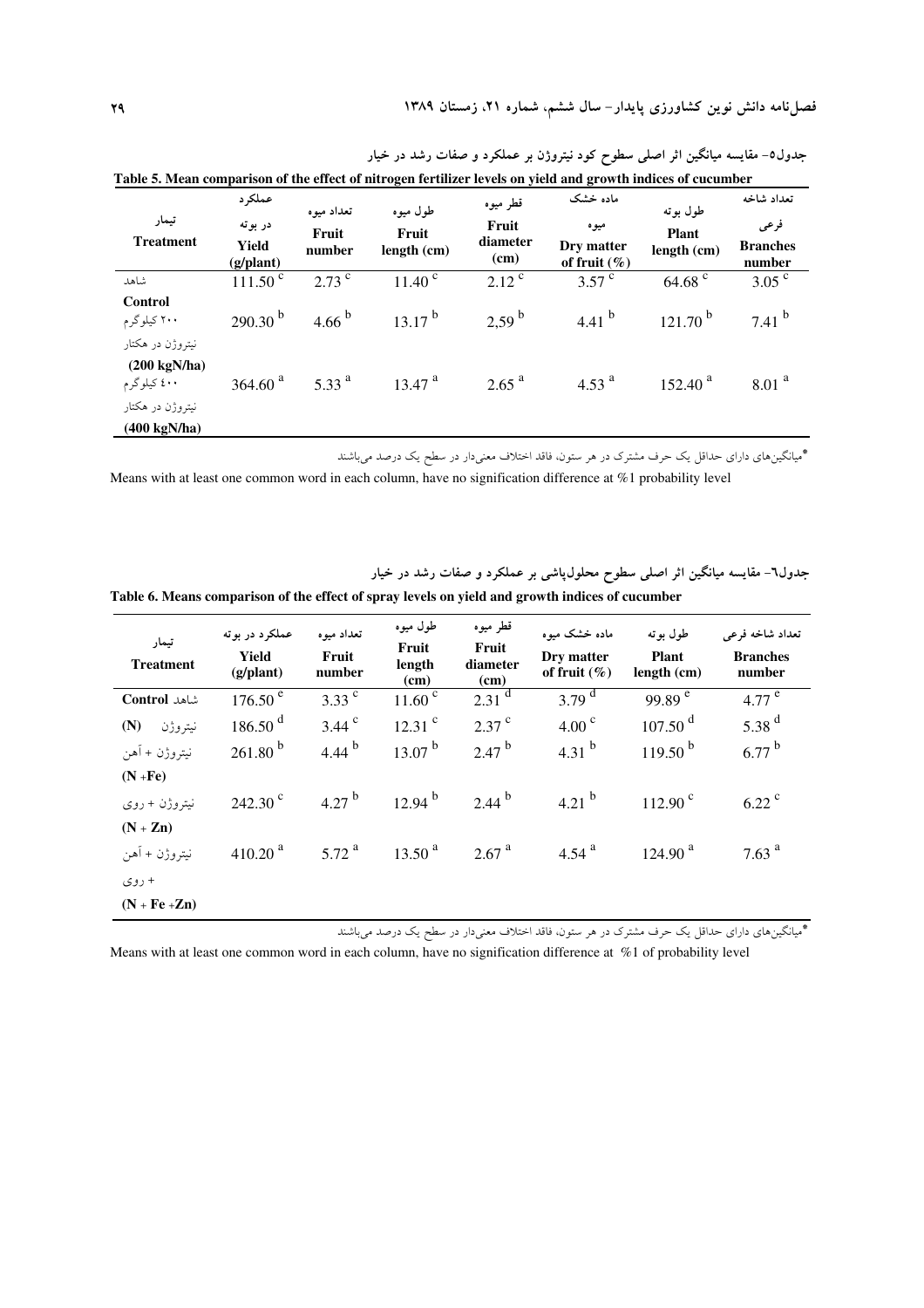شادمهر و همکاران. بررسی تأثیر منابع و مقادیر نیتروژن و محلول $\downarrow$ شی اوره و…

Table 7. Means comparison of interaction of source and nitrogen levels effects on yield and growth indices of cucumber .<br>موران ۱۹۱۹  $\overline{a}$ 

|       | ترکیب تیماری<br><b>Treatment</b><br>combination | عمدتر د<br>در بوته<br>Yield<br>(g/plant) | تعداد ميوه<br>Fruit<br>number | طول ميوه<br>Fruit<br>length<br>(cm) | قطر ميوه<br>Fruit<br>diameter<br>(cm) | ماده خشک مىوه<br>Dry matter<br>of Fruit<br>$(\%)$ | طول بو ته<br><b>Plant</b><br>length<br>(cm) | تعداد ساحه<br>فرعى<br><b>Branches</b><br>number |
|-------|-------------------------------------------------|------------------------------------------|-------------------------------|-------------------------------------|---------------------------------------|---------------------------------------------------|---------------------------------------------|-------------------------------------------------|
|       | $N_1$                                           | $111.20^{\circ}$                         | 2.73                          | $11.41$ <sup>d</sup>                | 2.13 <sup>d</sup>                     | 3.58 $^{d}$                                       | $64.63$ <sup>e</sup>                        | 3.03 <sup>e</sup>                               |
| $S_1$ | $N_2$                                           | $200.70$ <sup>d</sup>                    | 3.80 <sup>c</sup>             | 12.80 <sup>c</sup>                  | $2.45$ <sup>c</sup>                   | 4.09 $^{\circ}$                                   | 92.67 $^{\rm d}$                            | 5.46 $^{d}$                                     |
|       | $N_3$                                           | $219.00^{\circ}$                         | 4.06 $^{\circ}$               | $12.95$ <sup>c</sup>                | $2.48$ <sup>c</sup>                   | 4.08 $^{\circ}$                                   | $117.60$ <sup>c</sup>                       | 5.90 <sup>c</sup>                               |
|       | $N_1$                                           | 111.80 <sup>e</sup>                      | $2.73$ <sup>d</sup>           | 11.39 <sup>d</sup>                  | 2.10 <sup>d</sup>                     | $3.57$ <sup>d</sup>                               | $64.73$ <sup>e</sup>                        | 3.06 <sup>e</sup>                               |
| $S_2$ | $N_2$                                           | 379.90 $^{\rm b}$                        | 5.53 $^{b}$                   | $13.55^{b}$                         | $3.73^{b}$                            | 4.74 $^{b}$                                       | $150.70^{b}$                                | $9.36^{b}$                                      |
|       | $N_3$                                           | $510.20$ <sup>a</sup>                    | 6.60 <sup>a</sup>             | 14.00 <sup>a</sup>                  | $2.81$ <sup>a</sup>                   | 4.98 $^{a}$                                       | $187.30^{a}$                                | 10.13 <sup>a</sup>                              |

\*میانگینهای دارای حداقل یک حرف مشترک در هر ستون، فاقد اختلاف معنیدار در سطح یک درصد می.اشند

جدول۷– مقایسه میانگین اثر متقابل منابع و سطوح نیتروژن بر عملکرد و صفات رشد در خیار

Means with at least one common word in each column, have no signification difference at %1 probability level (Sulfur coated urea) و S اوره با یوشش گوگردی (Sulfur coated urea)

و N  $_{3}$  بهترتیب کود نیتروژن در سطوح ۰، ۲۰۰، ٤٠٠ کیلوگرم در هکتار R و  $\rm N_{2}$  بهترتیب کود نیتروژن در سطوح ۰، ۲۰۰

جدول٨- مقایسه میانگین اثر متقابل منابع نیتروژن و سطوح محلول پاشی بر عملکرد و صفات رشد در خیار

Table 8. Mean comparison of interaction of the nitrogen and spray levels effects on yield and growth indices of cucumber

| ترکیب تیماری<br><b>Treatment</b><br>combination |                | عملكرد<br>در بوته<br>Yield<br>(g/plant) | تعداد ميوه<br>Fruit<br>number | طول ميوه<br>Fruit<br>length<br>(cm) | قطر ميوه<br>Fruit<br>diameter<br>(cm) | ماده خشک<br>ميوه<br>Dry<br>matter of<br>Fruit $(\%)$ | طول بوته<br><b>Plant</b><br>length<br>(cm) | تعداد شاخه<br>فرعى<br><b>Branches</b><br>number |
|-------------------------------------------------|----------------|-----------------------------------------|-------------------------------|-------------------------------------|---------------------------------------|------------------------------------------------------|--------------------------------------------|-------------------------------------------------|
|                                                 | $F_1$          | 128.00 <sup>h</sup>                     | 2.66 <sup>e</sup>             | 11.42 <sup>g</sup>                  | $2.24$ <sup>f</sup>                   | $3.64$ <sup>t</sup>                                  | $80.67$ $\rm{g}$                           | $3.61^{1}$                                      |
|                                                 | F <sub>2</sub> | 137.80 <sup>g</sup>                     | $2.77$ <sup>e</sup>           | $12.11$ <sup>f</sup>                | $2.29$ <sup>f</sup>                   | 3.81 $^{\circ}$                                      | $81.17$ <sup>fg</sup>                      | 4.11 $^{\rm h}$                                 |
| $S_1$                                           | $F_1$          | 194.80 $^{\rm f}$                       | 3.88 $d$                      | $12.81$ <sup>de</sup>               | 2.39 <sup>e</sup>                     | 4.06 <sup>d</sup>                                    | 96.89 $^{\circ}$                           | 5.33 $^{\rm f}$                                 |
|                                                 | F <sub>4</sub> | 187.00 <sup>f</sup>                     | $3.77$ <sup>d</sup>           | 12.68 $de$                          | 2.36 <sup>e</sup>                     | 4.01 $^{d}$                                          | 9159 $\rm^{ef}$                            | 4.944 $8$                                       |
|                                                 | $F_5$          | 237.30 <sup>d</sup>                     | 4.55 $\degree$                | $12.89$ <sup>cd</sup>               | $2.49$ <sup>cd</sup>                  | 4.06 <sup>d</sup>                                    | $102.80$ <sup>d</sup>                      | 6.00 <sup>e</sup>                               |
|                                                 | $F_1$          | $225.00^{\circ}$                        | 4.00 <sup>d</sup>             | $11.78$ <sup>f</sup>                | 2.38 <sup>e</sup>                     | $3.95$ <sup>de</sup>                                 | 119.10 <sup>c</sup>                        | 5.94 $^{\circ}$                                 |
|                                                 | F <sub>2</sub> | $235.20$ <sup>d</sup>                   | 4.11 $^{b}$                   | $12.51$ <sup>e</sup>                | $2.45$ <sup>d</sup>                   | 4.20 $^{\circ}$                                      | $128.90^{b}$                               | $6.66$ <sup>d</sup>                             |
| $S_2$                                           | $F_3$          | $328.90^{b}$                            | 5.00 $^{\rm b}$               | $13.32^{b}$                         | $2.55^{b}$                            | 4.56 $^{b}$                                          | 142.10 <sup>a</sup>                        | $8.22^{b}$                                      |
|                                                 | F <sub>4</sub> | $297.50$ <sup>c</sup>                   | $4.77$ bc                     | 13.19 bc                            | $2.52$ <sup>bc</sup>                  | 4.42 $^{\rm b}$                                      | 134.30 $^{\rm b}$                          | 7.59 $^{\circ}$                                 |
|                                                 | $F_5$          | 583.2 $^{a}$                            | 6.88 <sup>a</sup>             | 14.10 <sup>a</sup>                  | 2.85 <sup>a</sup>                     | 5.02 <sup>a</sup>                                    | 146.90 <sup>a</sup>                        | 9.27 <sup>a</sup>                               |

\*میانگینهای دارای حداقل یک حرف مشترک در هر ستون، فاقد اختلاف معنیدار در سطح یک درصد میباشند

Means with at least one common word in each column, have no signification difference at %1 of probability level . F ، ، F ، ، F و F ، بهترتیب بدون محلول،پاشی، محلول،پاشی با اوره، محلول،پاشی با اوره + کلات اَهن، اوره با سولفات روی، اوره+ کلات اَهن+ سولفات روى

 $F_1$ = not foliar spray,  $F_2$ = Urea (2 g/liter),  $F_3$  = Urea + Fe-EDTA (2+2 g/liter),  $F_4$  = Urea + So<sub>4</sub>Zn (2+2 g/liter),  $F_5$  = Urea + So<sub>4</sub>Zn + Fe-EDTA (2+2+2 g/liter)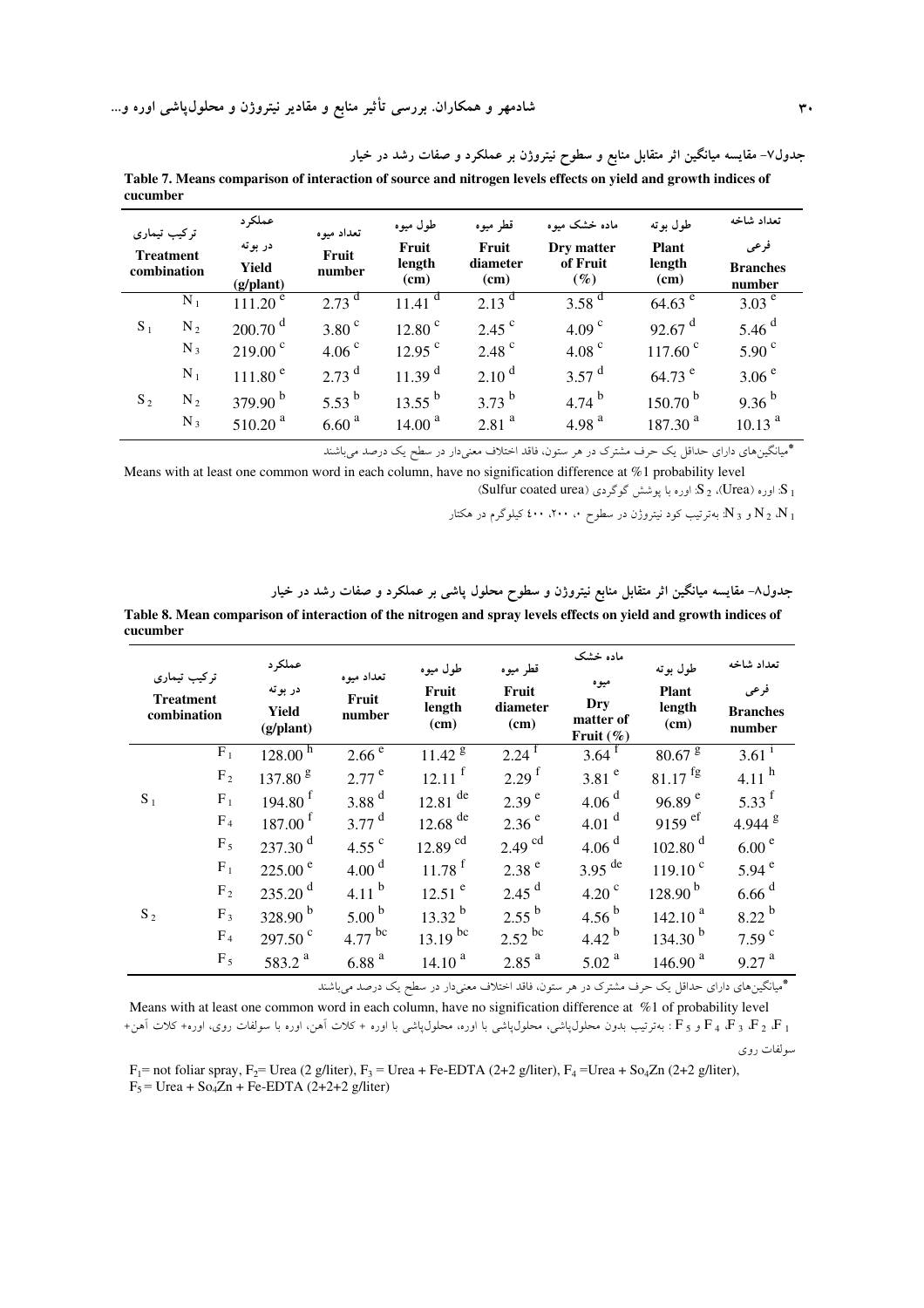| ترکیب تیماری<br><b>Treatment</b><br>combination |                | عملكرد<br>در بوته<br>yield<br>(g/plant) | تعداد ميوه<br>Fruit<br>number | طول ميوه<br>Fruit<br>length<br>(cm) | قطر میوه<br>Fruit<br>diameter<br>(cm) | ماده<br>خشک میوه<br>Dry<br>matter of<br>Fruit $(\%)$ | طول بوته<br><b>Plant</b><br>length<br>(cm) | تعداد شاخه<br>فرعى<br>branches<br>number |
|-------------------------------------------------|----------------|-----------------------------------------|-------------------------------|-------------------------------------|---------------------------------------|------------------------------------------------------|--------------------------------------------|------------------------------------------|
|                                                 | $\rm F_1$      | $70.72$ <sup>i</sup>                    | $2.00^{\overline{h}}$         | 9.48 <sup>1</sup>                   | 1.94 <sup>1</sup>                     | 3.02 <sup>1</sup>                                    | $52.83 \overline{ek}$                      | $2.00^{\overline{m}}$                    |
|                                                 | $F_2$          | $81.59$ <sup>I</sup>                    | $2.00^{\,\rm h}$              | $10.93$ <sup>i</sup>                | $20.35^{i}$                           | $3.47^{i}$                                           | $56.17$ <sup>jk</sup>                      | $2.58^{1}$                               |
| $N_1$                                           | $F_3$          | 134.50 <sup>h</sup>                     | 3.00 <sup>g</sup>             | 12.18 <sup>h</sup>                  | $2.165$ <sup>h</sup>                  | $3.82$ <sup>gh</sup>                                 | $72.08^{\text{ i}}$                        | $3.58^{j}$                               |
|                                                 | $\mathrm{F}_4$ | 130.20 <sup>h</sup>                     | $3.00~^{\rm g}$               | 12.13 <sup>h</sup>                  | $2.13^{h}$                            | 3.68 <sup>h</sup>                                    | $6.00^{j}$                                 | 3.00 <sup>k</sup>                        |
|                                                 | $F_5$          | 140.60 <sup>h</sup>                     | $3.66$ <sup>f</sup>           | 12.26 <sup>h</sup>                  | 2.32 <sup>g</sup>                     | $3.88$ $^{\rm g}$                                    | $80.33^{h}$                                | $4.08^{i}$                               |
|                                                 | $F_1$          | 222.80 <sup>g</sup>                     | $4.00$ ef                     | $12.47$ <sup>gh</sup>               | 2.49 <sup>f</sup>                     | 4.15 $^{\rm f}$                                      | $108.80$ $^{\rm eg}$                       | 6.08hh                                   |
|                                                 | $F_2$          | $238.00$ <sup>f</sup>                   | $4.00$ ef                     | $12.93$ <sup>ef</sup>               | $2.53$ <sup>ef</sup>                  | 4.24 $f$                                             | $121.40$ <sup>f</sup>                      | $6.66$ $^{\rm g}$                        |
| $N_2$                                           | $F_3$          | 277.40 <sup>e</sup>                     | 4.66 $d$                      | $13.39$ <sup>cde</sup>              | $2.59$ <sup>cde</sup>                 | $4.48\;^{\rm cd}$                                    | $126.30$ <sup>ef</sup>                     | $7.91$ <sup>e</sup>                      |
|                                                 | F <sub>4</sub> | $270.90$ <sup>e</sup>                   | $4.66$ <sup>d</sup>           | $13.16$ def                         | $2.56$ $^{\rm def}$                   | $4.44$ <sup>de</sup>                                 | $122.50$ <sup>ef</sup>                     | $7.25$ <sup>f</sup>                      |
|                                                 | $\mathrm{F}_5$ | 442.30 $^{b}$                           | $6.00\,^{\rm b}$              | $13.93$ <sup>ab</sup>               | $2.78^{b}$                            | 4.75 $^{\rm b}$                                      | 129.40 <sup>e</sup>                        | $9.16^{b}$                               |
|                                                 | $\rm F_1$      | $236.00$ <sup>f</sup>                   | 4.00 <sup>ef</sup>            | $12.85$ <sup>fg</sup>               | $2.51$ <sup>f</sup>                   | 4.21 $^{\rm f}$                                      | 138.10 <sup>d</sup>                        | $6.25$ <sup>h</sup>                      |
|                                                 | $F_2$          | $239.90$ <sup>f</sup>                   | $4.33$ <sup>de</sup>          | $13.07$ $^{\rm def}$                | $2.54$ ef                             | $4.30$ ef                                            | $145.00$ <sup>c</sup>                      | $6.91$ <sup>g</sup>                      |
|                                                 | $F_3$          | 373.50 <sup>c</sup>                     | $5.66^{b}$                    | 13.63 $^{bc}$                       | $2.65$ $\degree$                      | $4.63$ bc                                            | $160.00\; ^{ab}$                           | 8.83 c                                   |
| $N_r$                                           | F <sub>4</sub> | 325.80 $^{d}$                           | 5.16 <sup>c</sup>             | $13.52$ bcd                         | $2.63$ <sup>cd</sup>                  | $4.52$ <sup>cd</sup>                                 | 154.30 <sup>b</sup>                        | $8.41$ <sup>d</sup>                      |
|                                                 | $F_5$          | $647.80$ $^{\rm a}$                     | $7.50$ $^{\rm a}$             | 14.30 <sup>a</sup>                  | $2.90$ $^{\rm a}$                     | 4.99 $a$                                             | $164.80$ $^{\rm a}$                        | $9.66$ $^{\rm a}$                        |

جدول۹– مقایسه میانگین اثر متقابل سطوح نیتروژن و محلول پاشی بر عملکرد و صفات رشد در خیار Table 9. Mean comparison of interaction of nitrogen and spray levels effects on yield and growth indices of cucumber

\*<br>\*مانگینهای دارای حداقل یک حرف مشترک در هر ستون، فاقد اختلاف معنیدار در سطح یک درصد میباشند

Means with at least one common word in each column, have no signification difference at %1 of probability level و F 4 ، F و د F : بهترتیب بدون محلول پاشی، محلول پاشی با اوره، محلول پاشی با اوره + کلات آهن، اوره با سولفات روی، اوره+ کلات آهن+ سولفات روی  $F_1$  = not foliar spray,  $F_2$  = Urea (2 g/l),  $F_3$  = Urea + Fe-EDTA (2+2 g/l),  $F_4$  = Urea + So<sub>4</sub>Zn (2+2 g/l),

 $F_5$  = Urea + So<sub>4</sub>Zn + Fe-EDTA (2+2+2 g/l)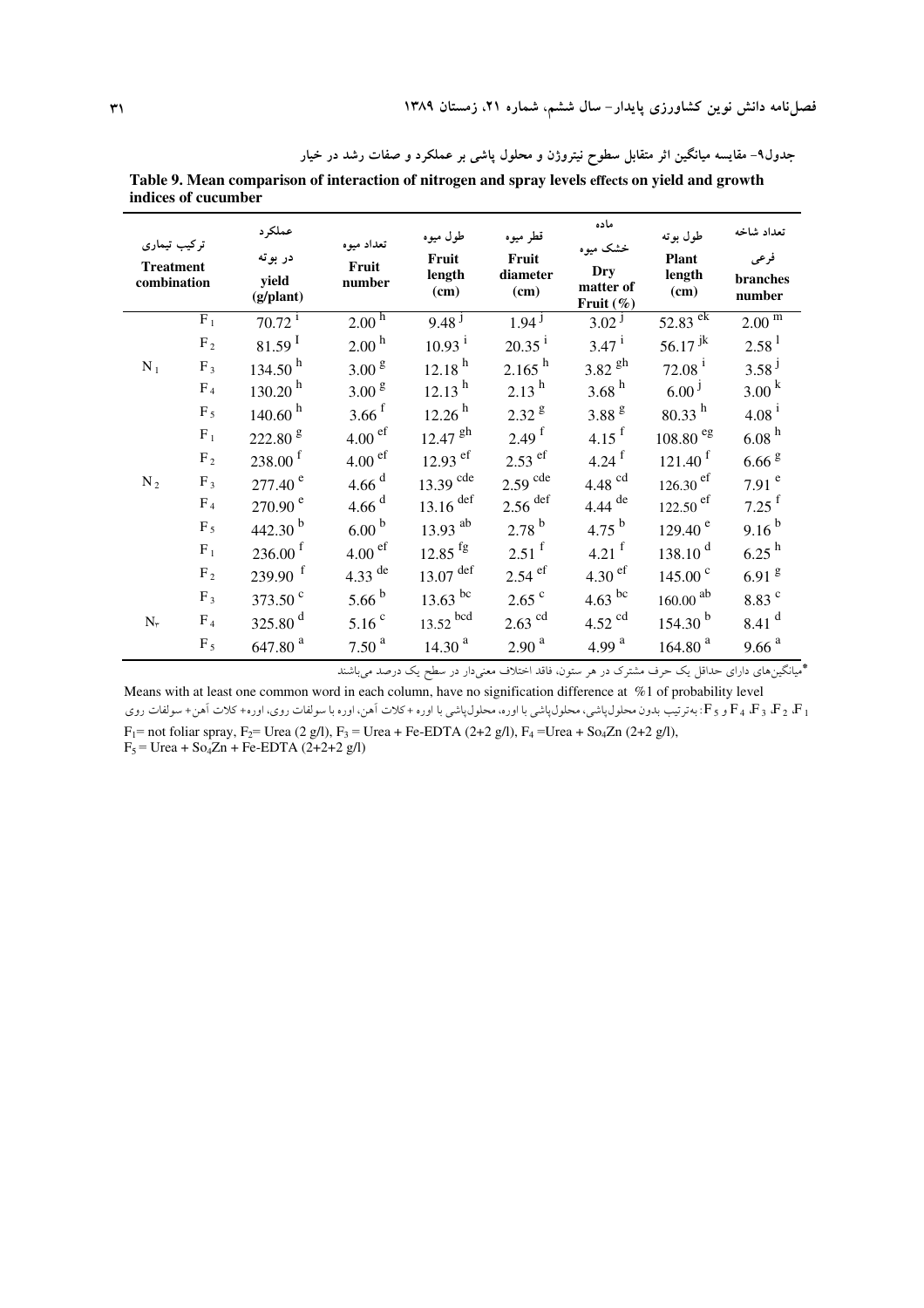|                |                                 |                | growth indices of cucumber |                          |                              |                        |                          |                      |                    |
|----------------|---------------------------------|----------------|----------------------------|--------------------------|------------------------------|------------------------|--------------------------|----------------------|--------------------|
|                |                                 |                | عملکہ د                    | تعداد                    | طول ميوه                     | قطر میوه               | ماده خشک                 | طول بوته             | تعداد شاخه         |
|                | تركيب تيماري                    |                | در بوته                    | ميوه                     | Fruit                        | Fruit                  | ميوه                     | <b>Plant</b>         | فرعى               |
|                | <b>Treatment</b><br>combination |                | vield                      | Fruit                    | length                       | diameter               | <b>Dry</b><br>matter of  | length<br>(cm)       | <b>Branches</b>    |
|                |                                 |                | $(g/\text{plant})$         | number                   | (cm)                         | (cm)                   | fruit $(\% )$            |                      | number             |
|                |                                 | $F_1$          | 70.68 m                    | 2.00 k                   | 9.501                        | $1.99$ qr              | 3.04r                    | 51.83 p              | 2.00 t             |
|                |                                 | F <sub>2</sub> | 81.24 m                    | 2.00 k                   | 10.92 k                      | $2.05$ opq             | 3.39q                    | 57.00 op             | 2.50 s             |
|                | $N_1$                           | $F_3$          | 134.301                    | 3.00 i                   | 12.21j                       | 2.18n                  | 3.83 mno                 | 71.17 mn             | 3.50q              |
|                |                                 | F <sub>4</sub> | 130.301                    | 3.00j                    | 12.14j                       | 2.15 no                | 3.74 nop                 | 63.33 no             | 3.00r              |
|                |                                 | $F_5$          | 139.401                    | 3.66 hij                 | 12.24j                       | 2.30 <sub>m</sub>      | 3.90 klmn                | 79.83 lm             | 4.16 no            |
|                |                                 | $F_1$          | 146.101                    | 3.00 i                   | 12.26 i                      | 2.36 lm                | 3.92 klmn                | 84.67 kl             | 4.33 no            |
|                |                                 | $F_2$          | 168.30 k                   | 3.00 i                   | $12.61$ hij                  | 2.41 jkl               | 4.00 ijklmn              | 92.00 jk             | 4.83 lm            |
| $S_1$          | $N_2$                           | $F_3$<br>$F_4$ | 207.40 j<br>202.70j        | $4.00$ ghi<br>$4.00$ ghi | 13.08 efghi<br>$12,82$ fghij | 2.48 ijk<br>$2.43$ jkl | $4.14$ hijk<br>4.11 ijkl | 94.33 jk<br>92.50 jk | 5.83 k<br>5.50k    |
|                |                                 | $F_5$          | 279.00 h                   | 5.00 ef                  | $13.21$ efgh                 | $2.58$ ghi             | 4.26 ghi                 | 99.83 ij             | 6.83 i             |
|                |                                 | $F_1$          | 167.30 k                   | 3.00j                    | 12.49 ij                     | 2.38 klm               | 3.96 Jklmn               | 105.50 i             | 4.50 mn            |
|                |                                 | F <sub>2</sub> | 163.70 k                   | 3.33 i                   | 12.80 fghij                  | $2.42$ jkl             | 4.05 ijklm               | 109.50 hi            | $5.00\,1$          |
|                | $N_3$                           | $F_3$          | 242.60 i                   | $4.66$ efg               | $13.15$ efghi                | $2.51$ hij             | $4.20$ hij               | $125.20$ fg          | $6.66$ ij          |
|                |                                 | F <sub>4</sub> | 228.10 i                   | 4.33 fgh                 | 13.09 efghi                  | $2.49$ hijk            | 4.16 hijk                | 118.80 gh            | 6.33 J             |
|                |                                 | $F_5$          | 293.50 gh                  | 5.00 ef                  | 13.22 efgh                   | 2.59 fgh               | 4.02 ijklm               | 128.80 f             | 7.00i              |
|                |                                 | $F_1$          | 70.75 m                    | 2.00 k                   | 9.471                        | 1.89r                  | 3.01r                    | 53.83 op             | 2.00 t             |
|                |                                 | F <sub>2</sub> | 81.93 m                    | 2.00 k                   | $10.95~\mathrm{k}$           | $2.01$ pq              | $3.55$ pq                | 55.33 op             | $2.66$ rs          |
|                | $N_1$                           | $F_3$          | 134.701                    | 2.00 i                   | 12.15j                       | 2.14 no                | $3.80$ mnop              | 73.00 mn             | $3.66$ pq          |
|                |                                 | F <sub>4</sub> | 130.101                    | 3.00j                    | 12.12 i                      | $2.11$ nop             | $3.63$ opq               | $60.67$ op           | 3.00r              |
|                |                                 | $F_5$          | 141.701                    | 3.66 hij                 | 12.27 i                      | 2.35 lm                | 3.86 lmno                | 80.83 lm             | $4.00$ op          |
|                |                                 | $F_1$          | 299.50 fg                  | $5.00 \text{ ef}$        | $12.67$ ghij                 | $2.62$ efg             | 4.38 fgh                 | 132.80 f             | 7.83h              |
|                |                                 | F <sub>2</sub> | 307.70 fg                  | 5.00 ef                  | $13.24$ efgh                 | 2.66 efg               | 4.49 fg                  | 150.80 e             | 8.50 <sub>g</sub>  |
| S <sub>2</sub> | $N_2$                           | $F_3$          | 347.50 e                   | 5.33 de                  | 13.70 cde                    | 2.71 cde               | 4.82 cd                  | 158.30 e             | 10.00 e            |
|                |                                 | $F_4$          | 339.00 e                   | 5.33 de                  | 13.50 cdef                   | $2.69$ cdef            | 4.77 de                  | 152.50 e             | 9.00 f             |
|                |                                 | $F_5$          | 605.60 b                   | 7.00 <sub>b</sub>        | 14.66 b                      | 2.99 <sub>b</sub>      | 5.24 <sub>b</sub>        | 159.00 e             | 11.50 <sub>b</sub> |
|                |                                 | $F_1$          | 304.70 fg                  | 5.00 ef                  | $13.20$ efgh                 | $2.64$ efg             | 4.45 fg                  | 170.70 d             | 8.00 <sub>h</sub>  |
|                |                                 | F <sub>2</sub> | 3136.10 f                  | 5.33 de                  | 13.33 defg                   | $2.67$ defg            | 4.56 ef                  | 180.50 c             | 8.83 fg            |
|                | $N_3$                           | $F_3$          | 504.40 c                   | 6.66 bc                  | 14.11 bc                     | 2.79c                  | 5.06 bc                  | 194.80 ab            | 11.00c             |
|                |                                 | F <sub>4</sub> | 423.50 d                   | $6.00$ cd                | 13.95 cd                     | 2.77 cd                | 4.88 cd                  | 189.70 bc            | 10.50d             |
|                |                                 | F <sub>5</sub> | 1002.00 a                  | 10.00a                   | 15.38 a                      | 3.21 a                 | 5.97 a                   | 200.80 a             | 12.33 a            |

| جدول۱۰– مقایسه میانگین اثر متقابل منابع و سطوح نیتروژن و سطوح محلولپاشی بر عملکرد و صفات رشد در خیار  |  |
|-------------------------------------------------------------------------------------------------------|--|
| Table 10. Mean comparison of interaction of nitrogen sources and levels and spray levels on yield and |  |

\*میانگینهای دارای حداقل یک حرف مشترک در هر ستون، فاقد اختلاف معنیدار در سطح احتمال یک درصد میباشند

Means with at least one common word in each column, have no signification difference at %1of probability level

#### **References**

Anonymous (2001) Agricultural and horticultural statistical reports. Statistical Information of Agriculture Ministry, Tehran, Iran.

Bibordi A, Malakoti M J (1996) The effect of nitrogen fertilizer source, sulfur and micronutrients on yield and nitrate accumulation in onion var. Azar Sahr. Soil and Water Scientific Scholar Publication, Tehran, Iran.

Erdal I, Kepenek K (2004) Effect of foliar iron application at different growth stages on iron and some nutrient concentrations in strawberry cultivars. Turk Journal of Agriculture 28: 421-427.

#### منابع